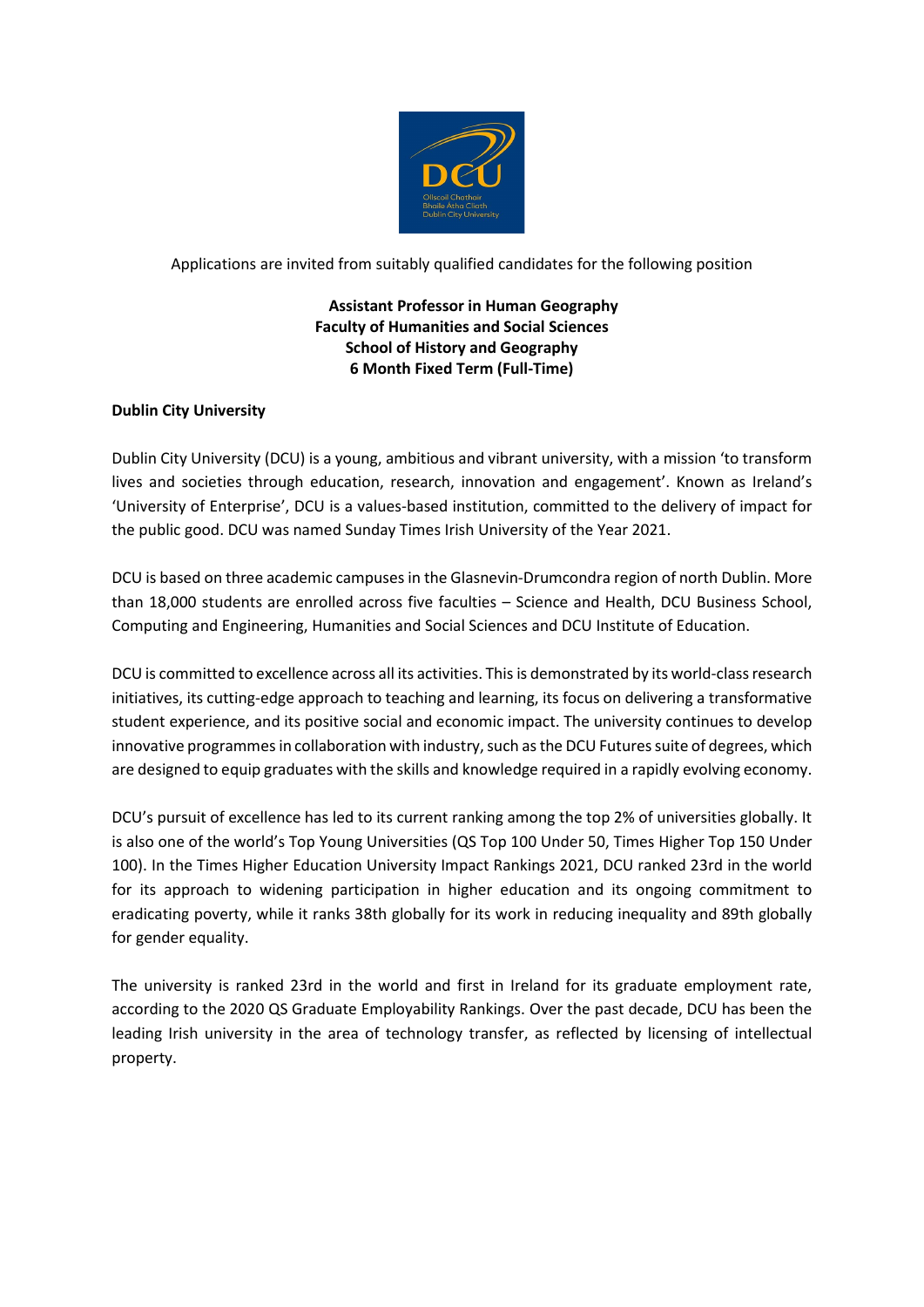### **Overview of the department**

The School of History and Geography is an ambitions, research-intensive School in the Faculty of Humanities and Social Sciences. While possessing and promoting an international perspective, the School has a particular focus on Ireland – its geography, history and landscape. The combining of History and Geography has created a School that is unique in Ireland in its interdisciplinary range and research potential, and that is well positioned to play a leading role, nationally and internationally, in the disciplines of History, Geography and Irish Studies. Both History and Geography are offered on the Bachelor of Arts: Joint Honours programme, where they are consistently among the most popular subjects. The School offers an innovative BA in Climate and Environmental Sustainability and also teaches History on the Bachelor of Religious Education and History. At postgraduate level both subjects offer a PhD programme; the School delivers an MA in History and contributes to the MSc in Climate Change: Policy, Media and Society. The School has a growing and dynamic postgraduate community.

### **Role Profile**

The School of History and Geography intends to appoint an Assistant Professor in Human Geography, with a primary expertise in Irish social geography. The successful candidate will be expected to teach and assess two modules to undergraduate students of Geography in semester 1 (one on Geographical Skills to year 1 BA students, and one on 'Society, space and inequality in Ireland' to year 2 BA students), and other tasks as established by the Head of School.

### **Duties and Responsibilities**

Please refer to the job description for a list of duties and responsibilities associated with this role.

## **Qualifications and Experience**

- Applicants must hold an honours degree in a relevant discipline and should have, or be near completion, a PhD in a relevant area of Geography or related discipline.
- Applicants must have demonstrated teaching experience at undergraduate level, ideally including experience in innovative pedagogies and/or assessments, and/or online or technology-assisted teaching.
- The successful individual will be able to convincingly demonstrate a strong commitment to academic research and will have a track-record of international peer-reviewed publications.
- Individuals should demonstrate excellent interpersonal and communication skills consistent with the highest quality of teaching and learning, along with evidence of successful teamwork and a collegial approach.

## **Essential Training**

The postholder will be required to undertake the following essential compliance training: Orientation, Health & Safety and Data Protection (GDPR). Other training may need to be undertaken when required.